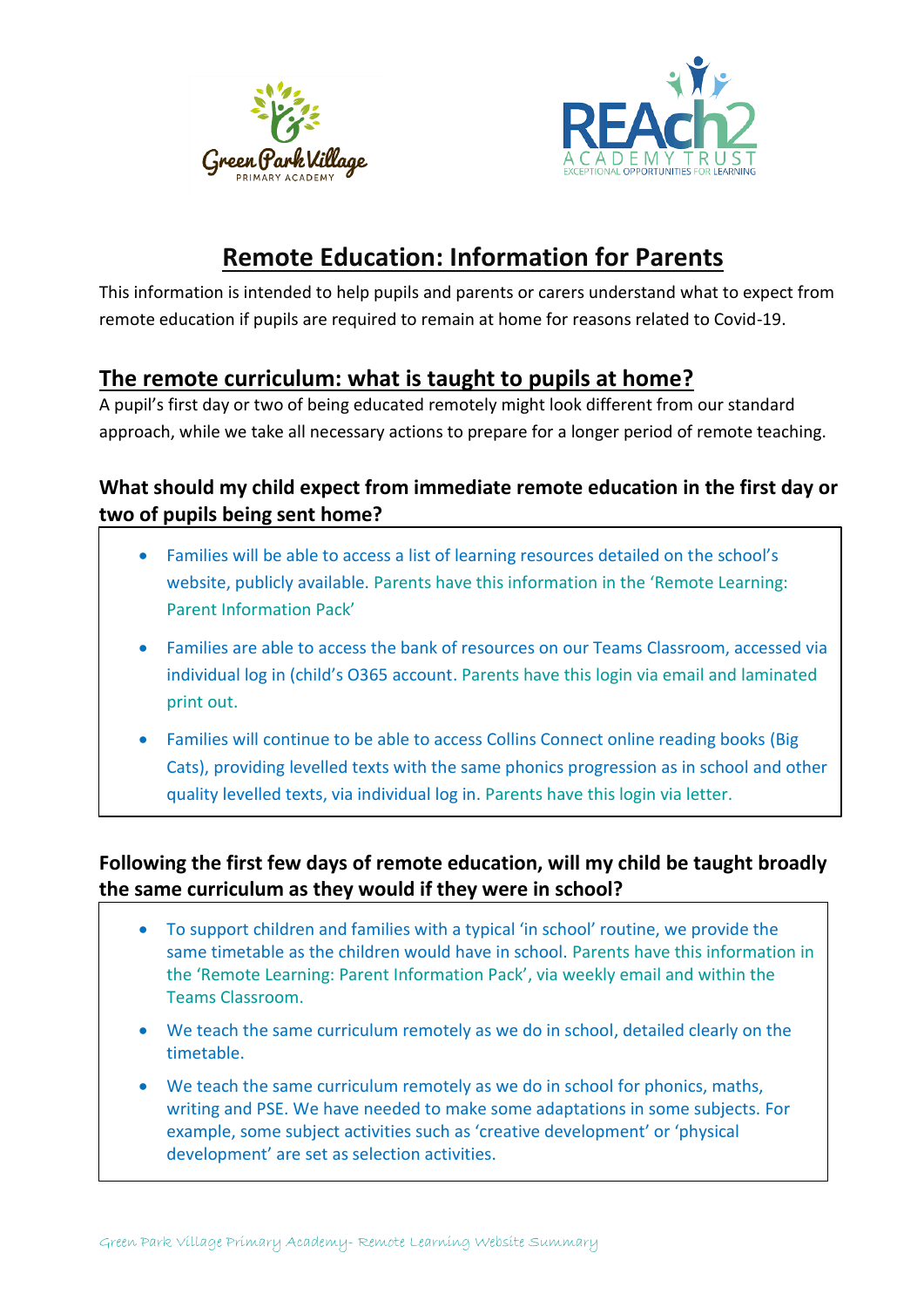# **Remote teaching and study time each day**

#### **How long can I expect work set by the school to take my child each day?**

We expect that remote learning (including remote teaching and independent work) will take pupils broadly the following number of hours each day:

| Number of hours    | We timetable for 5 hours of activities-live inputs, set activities and<br>selection activities-from 9.00-15.15, with the children's normal<br>lunch break and yoga time of 75 minutes (yoga link provided).<br>Our offer intentionally exceeds the legal minimum requirement of 3<br>hours to match typical school hours to support routines for children |
|--------------------|-----------------------------------------------------------------------------------------------------------------------------------------------------------------------------------------------------------------------------------------------------------------------------------------------------------------------------------------------------------|
|                    | and families.                                                                                                                                                                                                                                                                                                                                             |
| Breakdown of hours | We provide a detailed timetable of activities. In summary this is                                                                                                                                                                                                                                                                                         |
|                    | broken down as follows:                                                                                                                                                                                                                                                                                                                                   |
|                    | 9.00-9.30 Registration and phonics input-live;                                                                                                                                                                                                                                                                                                            |
|                    | 9.30-10.00 Phonics activities-link provided;                                                                                                                                                                                                                                                                                                              |
|                    | 10.00-10.30 Reading input-live;                                                                                                                                                                                                                                                                                                                           |
|                    | 10.30 Reading activities-link provided to online books;                                                                                                                                                                                                                                                                                                   |
|                    | 11.00-11.30 Literacy/ Maths input-live;                                                                                                                                                                                                                                                                                                                   |
|                    | 11.30-11.45 Break                                                                                                                                                                                                                                                                                                                                         |
|                    | 11.45-12.15 PSHE/Assembly/Singing/ Circletime-live                                                                                                                                                                                                                                                                                                        |
|                    | 12.15-13.30 Lunch and yoga                                                                                                                                                                                                                                                                                                                                |
|                    | 13.30-15.15 Activities provided for other subject areas whilst                                                                                                                                                                                                                                                                                            |
|                    | Teaching Team run live small group sessions (two 30 minutes                                                                                                                                                                                                                                                                                               |
|                    | sessions per week, per group) and FaceTime calls for one to one                                                                                                                                                                                                                                                                                           |
|                    | check ins.                                                                                                                                                                                                                                                                                                                                                |

### **Accessing remote education**

#### **How will my child access any online remote education you are providing?**

We use Microsoft Teams and have our own online Classroom on Teams.

We also use Tapestry, our online learning journal.

Information on access – guidance and personal login- is provided directly to parents.

Parents have this information in the 'Remote Learning: Parent Information Pack', links to location on website:

<http://greenparkvillageacademy.org/home-learning/>

<http://greenparkvillageacademy.org/learning-links/>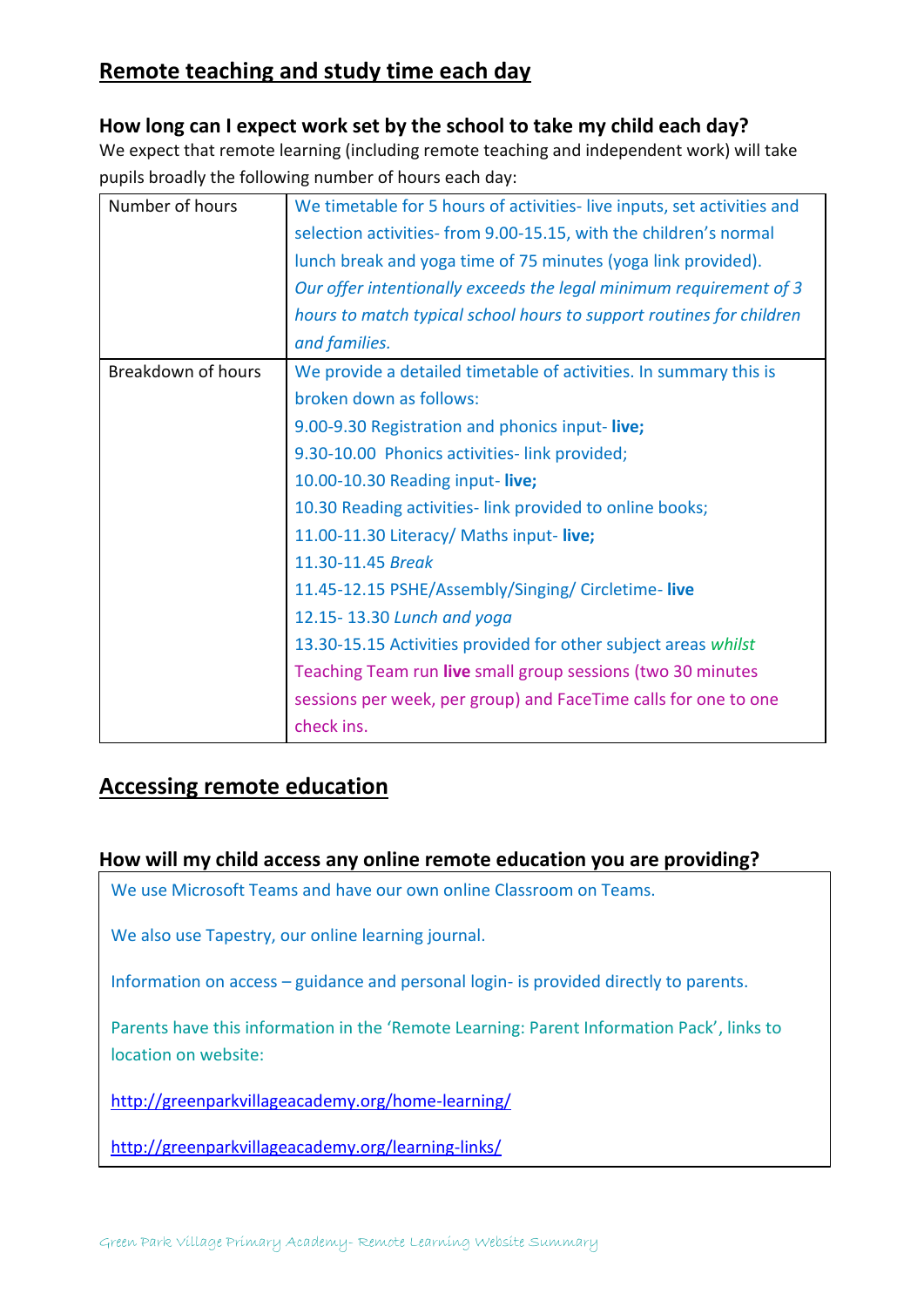### **If my child does not have digital or online access at home, how will you support them to access remote education?**

We recognise that some pupils may not have suitable online access at home. We take the following approaches to support those pupils to access remote education:

| • If families indicate (via the questionnaire we send out or via communication into<br>school) that they do not have suitable online access, a learning pack would be<br>provided to the child. This would be a selection of activity sheets, with a copy of a<br>suggested timetable. Teachers would give verbal feedback on the weekly FaceTime |
|---------------------------------------------------------------------------------------------------------------------------------------------------------------------------------------------------------------------------------------------------------------------------------------------------------------------------------------------------|
| call. Written feedback can be provided post submission to the Teaching Team via post<br>of collection of work (in line with health and Safety measures in place).                                                                                                                                                                                 |

• *Please note that the government does not fund devices for Early Years or Key Stage 1 children.* 

#### **How will my child be taught remotely?**

We use a combination of the following approaches to teach pupils remotely:

Our remote learning timetable incorporates a range of approaches:

- Live teaching (online lessons), with use of Microsoft Teams for whole class and small group session
- Recorded teaching made by school teachers and other teachers
- Online reading books
- Commercially available websites supporting the teaching of specific subjects or areas, including video clips or sequences
- Teacher devised practical activities linked to areas of learning
- Learning feedback/ pastoral check in calls via FaceTime
- Feedback provided on observations on Tapestry (our online learning journal)

# **Engagement and feedback**

•

### **What are your expectations for my child's engagement and the support that we as parents and carers should provide at home?**

- We encourage all children to follow our timetable, where they are able to, and to join our online sessions, where they are able to
- We ask that parents support their child by supporting to access online sessions and activities, prompting focus and uploading photos and comments to Tapestry on a daily basis.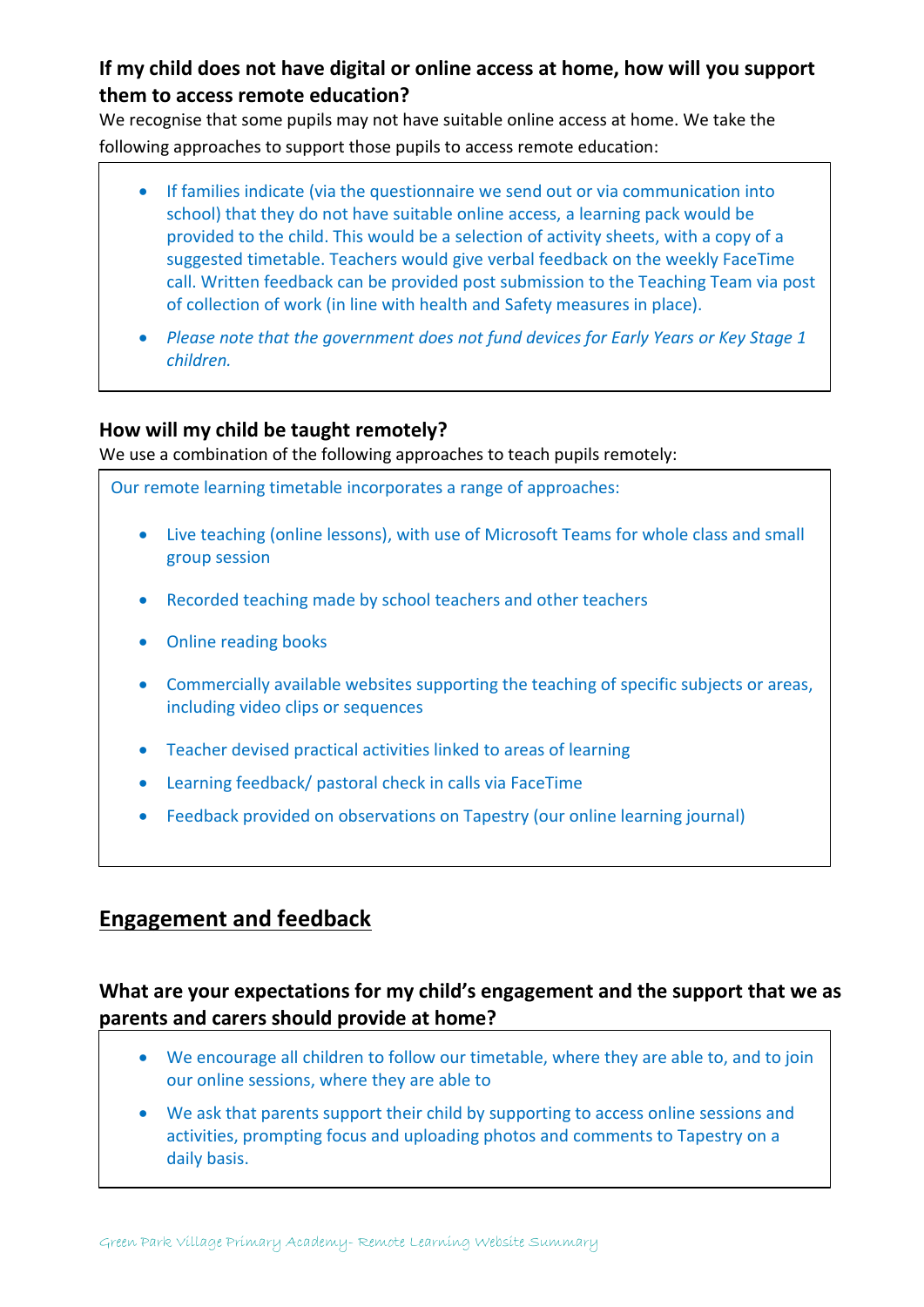### **How will you check whether my child is engaging with their work and how will I be informed if there are concerns?**

- We monitor attendance to sessions on a daily basis
- We engage on Tapestry on a daily basis and make response to all observations submitted by parents
- We check in by phone call to parents if we observe that children aren't attending online sessions (continuation of 'first day calling' for attendance to school)
- One to one FaceTime calls give us opportunity to communicate with parents. We will also communicate by email and through phone calls

#### **How will you assess my child's work and progress?**

Our approach to feeding back on pupil work is as follows:

- Verbal feedback is given in each live input session- we run whole class and small group sessions
- Task are set after each live input and personalised tasks set after the small group sessions, where more detailed feedback is given (where uploaded on Tapestry)
- Feedback is given to all Tapestry observations posted
- To give written feedback, the Teaching Team are reliant on parents uploading observations to Tapestry.

### **Additional support for pupils with particular needs**

#### **How will you work with me to help my child who needs additional support from adults at home to access remote education?**

We recognise that some pupils, for example some pupils with special educational needs and disabilities (SEND), may not be able to access remote education without support from adults at home. We acknowledge the difficulties this may place on families, and we will work with parents and carers to support those pupils in the following ways:

- We have structured our approach to include engaging sessions- live, pre recorded and online
- We have included a range of learning styles or approaches in the types of activities devised for the activities selection
- We have included small group sessions, which are personalised to the group and individual needs of children
- We are in regular communication with parents and can adapt our approach- type of activity/ type of session to respond to the needs of individual children
- *Where possible, we invite our children with SEND needs (ISP/IEP in place and regular reviews with active parental / school partnership) to attend provision held in school*